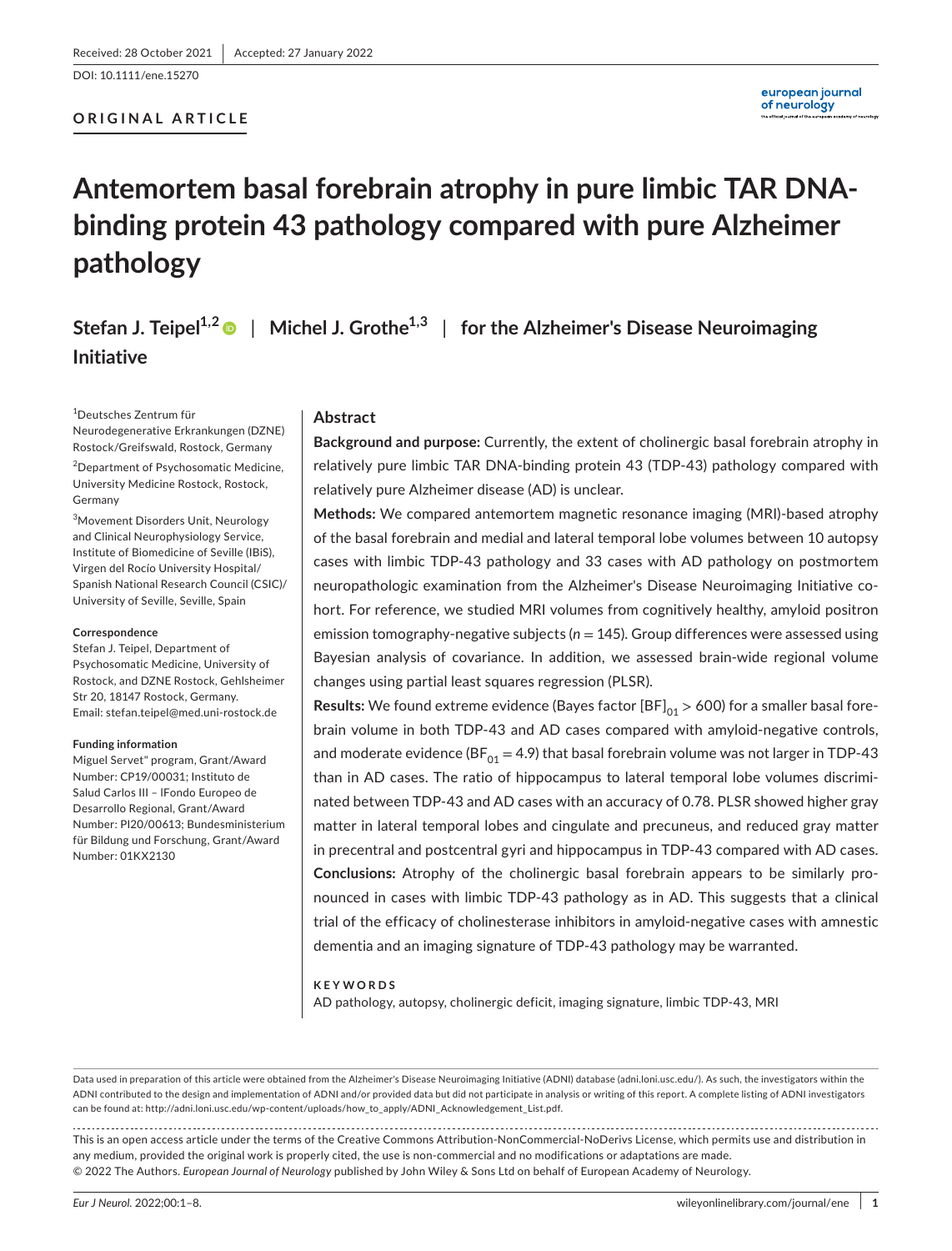# **INTRODUCTION**

Presence of TAR DNA-binding protein 43 (TDP-43) in the medial temporal lobe and limbic system is a frequent copathology of Alzheimer disease (AD) that was found to be associated with an amnestic dementia phenotype, more pronounced hippocampus atrophy [1], and faster progression of brain atrophy compared with AD pathology alone [2]. In 2019, an international consensus group defined a neuropathological entity of limbic TDP-43 even in absence of AD pathology, which was named neuropathological change of limbic-predominant age-related TDP-43 encephalopathy (LATE-NC) [3]. It remains controversial whether LATE-NC is only part of a neuropathological continuum between AD and TDP-43 pathology or represents the pathological basis of a distinct nosological entity called LATE [4,5].

Albeit a large range of studies have investigated clinical and brain changes associated with combined TDP-43 and AD pathology, comparisons of patterns of brain atrophy in relatively pure limbic TDP-43 pathology (i.e., without significant AD pathology) compared with relatively pure AD pathology (i.e., without relevant TDP-43 pathology) are still rare. Particularly, we lack studies on differences in the degree of cholinergic basal forebrain atrophy in limbic TDP-43 cases without significant AD pathology. The early and selective atrophy of cholinergic neurons in the basal forebrain of AD cases [6] serves as the pathogenic rationale for the symptomatic cholinergic treatment of AD dementia [7]. Thus, demonstration of a similar degree of cholinergic basal forebrain atrophy in limbic TDP-43 cases compared with AD would inform regarding whether cholinergic treatment may be beneficial in these cases.

Two recent developments make this question even more relevant. First, evidence suggests that fluorodeoxyglucose positron emission tomography (FDG-PET)-based markers may be useful to determine whether limbic TDP-43 pathology is present [8]. Such a signature could be used to confirm the presence of limbic TDP-43 pathology in the setting of clinical diagnostics. Second, with the advent of targeted amyloid therapies, such as the antiamyloid antibody aducanumab, approved by the US Food and Drug Administration (FDA) in June 2021 for the treatment of AD, testing for the presence or absence of amyloid pathology using PET or cerebrospinal fluid (CSF) will become increasingly common in the diagnostic workup of individuals with amnestic dementia. The question arises of whether people with amnestic dementia syndromes who are amyloidnegative and have an imaging signature of limbic TDP-43 should still receive antidementia treatment with a cholinesterase inhibitor even though their biomarker signature precludes the presence of AD pathology. For practical purposes, the question is whether clinical and pathologic data can provide evidence that a clinical trial of cholinesterase inhibitors for limbic TDP-43 pathology without significant AD pathology is or is not warranted.

Here, we used the latest data freeze of the Alzheimer's Disease Neuroimaging Initiative (ADNI) autopsy cohort (May 2021) consisting of 81 cases to identify subsets of relatively pure limbic TDP-43 or pure AD cases. We compared the extent of atrophy of the

cholinergic basal forebrain between the two groups based on the last available antemortem magnetic resonance imaging (MRI) scan. We used a Bayesian approach that allowed us to directly quantify the evidence for or against a volume difference. In addition, we performed hypothesis-driven analyses of medial temporal lobe volumes to extend previous findings of a synergistic effect of limbic TDP-43 pathology together with AD pathology. We also examined whether lateral temporal lobe volumes were relatively preserved based on previous findings that lateral temporal lobe glucose metabolism was relatively spared in amnestic dementia cases with autopsyconfirmed TDP-43 pathology and hippocampal sclerosis as well as in tau-PET-negative dementia cases [9]. We investigated whether a ratio between the volumes of the medial temporal lobe and the lateral temporal lobes could serve as a potential volumetric signature to distinguish limbic TDP-43 and AD cases. Finally, we used partial least squares regression to examine brain-wide gray matter volume changes in limbic TDP-43 compared with AD cases.

## **METHODS**

#### **Data source**

Data used in the preparation of this article were obtained from the ADNI database (<http://adni.loni.usc.edu/>). The ADNI was launched in 2003 by the National Institute on Aging, the National Institute of Biomedical Imaging and Bioengineering, the FDA, private pharmaceutical companies, and nonprofit organizations, with the primary goal of testing whether neuroimaging, neuropsychological, and other biologic measurements can be used as reliable in vivo markers of AD pathogenesis. A fuller description of ADNI and up-to-date information are available at [www.adni-info.org.](http://www.adni-info.org)

All procedures performed in the ADNI studies involving human participants were in accordance with the ethical standards of the institutional research committees and with the 1964 Helsinki Declaration and its later amendments. Written informed consent was obtained from all participants and/or authorized representatives and the study partners before any protocol-specific procedures were carried out in the ADNI studies.

#### **Study participants**

We retrieved the last available MRI scans of 81 ADNI subjects who had come to autopsy between 2007 and 2021. For comparison, we also retrieved the MRI data of a group of 145 healthy control participants from ADNI who were amyloid negative according to the global evaluation of the corresponding amyloid-sensitive AV45-PET scan.

Detailed inclusion criteria for the antemortem diagnostic categories can be found at the ADNI web site ([http://adni.loni.usc.](http://adni.loni.usc.edu/methods/) [edu/methods/](http://adni.loni.usc.edu/methods/)). Cognitively normal subjects had Mini-Mental State Examination (MMSE) scores between 24 and 30 (inclusive), had a Clinical Dementia Rating (CDR) = 0, were nondepressed, did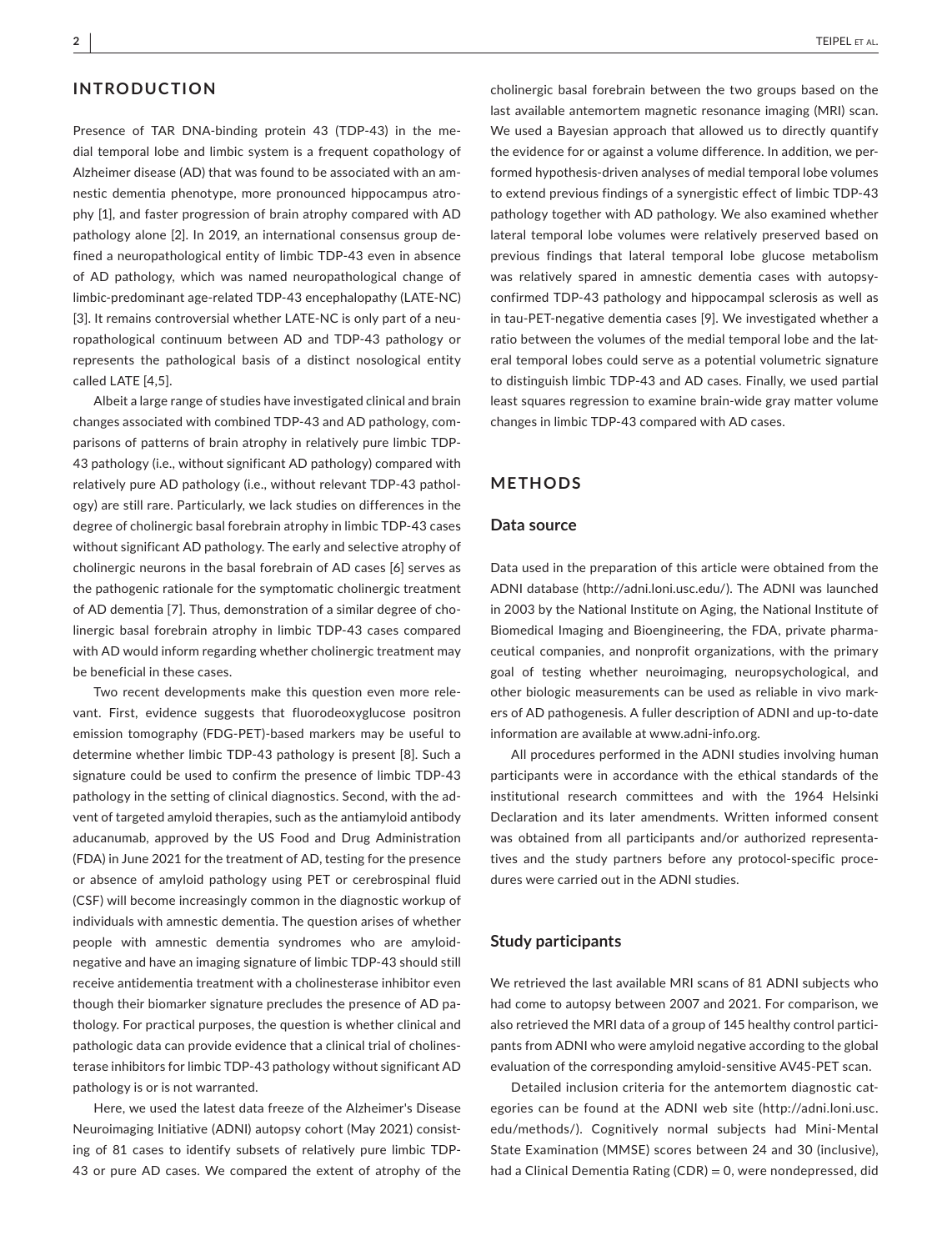not have mild cognitive impairment (MCI), were nondemented, and reported no subjective memory concerns. MCI subjects had MMSE scores between 24 and 30 (inclusive); a subjective memory concern reported by subject, informant, or clinician; objective memory loss measured by education-adjusted scores on delayed recall, a  $CDR = 0.5$ , absence of significant levels of impairment in other cognitive domains, essentially preserved activities of daily living; and absence of dementia. At inclusion into the ADNI cohort, subjects with AD dementia had initial MMSE scores between 20 and 26 (inclusive) and a  $CDR = 0.5$  or 1.0, with impaired activities of daily living, and fulfilled National Institute of Neurological and Communicative Disorders and Stroke–Alzheimer's Disease and Related Disorders Association criteria for clinically probable AD [10].

#### **Neuropathological assessments**

All neuropathological evaluations in the ADNI cohort are performed through the central laboratory of the ADNI neuropathology core ([http://adni.loni.usc.edu/about/#core-container\)](https://adni.loni.usc.edu/about/#core-container) [11]. The neuropathological procedures follow previously established guidelines [12] that are captured in the format of the Neuropathology Data Form Version 10 of the National Alzheimer Coordinating Center ([https://www.alz.washington.edu/NONMEMBER/NP/npform10.](https://www.alz.washington.edu/NONMEMBER/NP/npform10.pdf) [pdf\)](https://www.alz.washington.edu/NONMEMBER/NP/npform10.pdf).

Here, we applied established rating scales for the presence of TDP-43 pathology and AD pathology, respectively. Cases were classified as relatively pure TDP-43 if they had TDP-43 pathology in at least two of the four regions of amygdala, hippocampus, entorhinal/inferior temporal cortex, or neocortex (TDP-43 sum score  $\geq 2$ ), and a National Institute on Aging/Alzheimer's Association AD neuropathologic change (ADNC) score  $<$  2, indicating no or low presence of AD pathology. In contrast, cases were classified as pure AD if they had an ADNC score  $\geq$  2, indicating at least moderate presence of AD pathology, and a TDP-43 sum score of 0, indicating no TDP-43 pathology in any of the four regions. Hippocampal sclerosis was assessed as well, indicating presence of unilateral or bilateral involvement.

#### **Imaging data acquisition**

Detailed acquisition and standardized preprocessing steps of ADNI imaging data are available at the ADNI website ([https://adni.loni.](https://adni.loni.usc.edu/methods/) [usc.edu/methods/\)](https://adni.loni.usc.edu/methods/). Structural MRI scans were acquired on multiple 1.5-T and 3-T MRI scanners using scanner-specific T1-weighted sagittal three-dimensional magnetization-prepared rapid acquisition gradient echo sequences. MRI scans undergo standardized preprocessing steps aimed at increasing data uniformity across the multicenter scanner platforms (see [https://adni.loni.usc.edu/metho](https://adni.loni.usc.edu/methods/) [ds/](https://adni.loni.usc.edu/methods/) for detailed information on multicentric MRI acquisition and preprocessing in ADNI).

#### **Imaging data preprocessing**

Images were preprocessed using Statistical Parametric Mapping software version 12 (Wellcome Trust Centre for Neuroimaging, Institute of Neurology, University College London) implemented in MATLAB 2019. MRI images were segmented into different tissue types and spatially normalized to the Montreal Neurological Institute (MNI) template as implemented in the CAT12 toolbox.

Medial as well as inferior and lateral temporal lobe volumes, including hippocampus and inferior and middle temporal gyrus, were derived from the spatially normalized MRI scans using the Hammers atlas masks. We localized the cholinergic space of the basal forebrain based on a cytoarchitectonic map of basal forebrain cholinergic nuclei in MNI space, derived from combined histology and MRI of a postmortem brain, as described previously [13]. All volumes were scaled to each individual's total intracranial volume.

#### **Statistical analysis**

We used Bayesian Student *t*-test to compare volumes between healthy control, TDP-43, and AD groups, after covarying out age, sex, and time between MRI scanning and death from the volumes. We used BF hypothesis testing to compare the alternative hypothesis of an effect against the null hypothesis (i.e., the assumption that there is no effect of group,  $H_0$ ) [14,15], as implemented in Jeffreys' Amazing Statistics Program (v0.14.3), available at jasp-stats.org.

For basal forebrain volume, our alternative hypothesis was that BF was larger in TDP-43 than in AD cases; for hippocampal volume, the alternative hypothesis was that the volume was smaller in TDP-43 than in AD cases; and for inferior and middle temporal lobe volume, the alternative hypothesis was that volume was larger in TDP-43 than in AD cases.

We report the  $BF_{01}$  quantifying evidence in favor of the null hypotheses. BF hypothesis testing inferences are mutually consistent with each participant's data contribution through continuous updating of the prior distribution [15]. Three conclusions are possible within the Bayesian framework [15]: support for either alternative hypothesis (BF<sub>01</sub> ≤ 0.33), support for the null hypothesis (BF<sub>01</sub> > 3), or inconclusive evidence (BF $_{01}$  between 0.33 and 3).

We used the area under the receiver operating characteristic (ROC) curve (AUC) to estimate the volume's ability to predict group membership (TDP-43 vs. AD). ROC analysis was done using the library ROCnReg in R, allowing for Bayesian estimates of credibility intervals for the areas under the ROC curves and calculation of conditional ROC curves.

Finally, to determine the structural covariance of the group membership with brain-wide regional gray matter volumes, we used partial least squares (PLS) analysis [16]. This approach operates on the covariance between brain voxels and allows assessment of an integrated network of brain regions that together covaries with some external measure [17], here, the group membership. PLS yields a new set of variables, the so-called latent variables (LVs),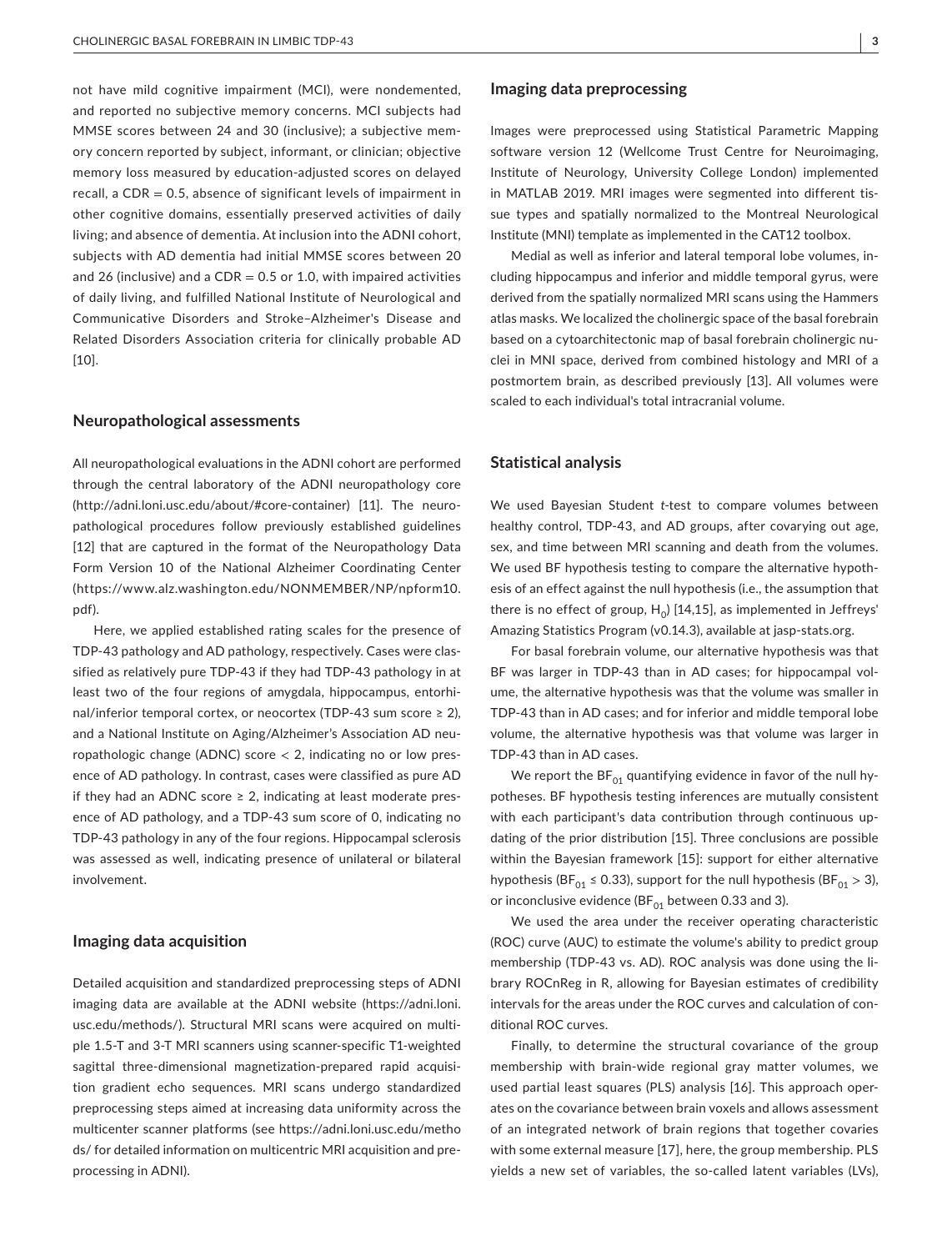where each LV identifies a pattern of brain regions structurally connected with group. Each voxel of the brain has a weight on each LV, called the salience of this voxel on the LV. The significance of each LV has been assessed using permutation tests with 100 permutations at a  $p < 0.05$  threshold. In addition, we used bootstrap estimation (with 100 bootstrap iterations) to determine the reliability of the saliences for the brain voxels determining each LV. The bootstrap ratios of salience follow a standard z-score distribution, where a ratio of >1.96 corresponds to a *p* value of <0.05, and a ratio of >2.58 to a *p* value of <0.01. In contrast to univariate analysis, the permutation tests and the saliences were determined in a single analytical step so that there is no need for multiple comparison correction.

# **RESULTS**

#### **Demographics**

From the 81 cases available, we identified 10 cases with a TDP-43 sum score  $\geq 2$  and an ADNC score  $< 2$ , labeled TDP-43 cases, and 33 cases with a TDP-43 score = 0 and an ADNC score  $\geq$  2, labeled AD cases. An additional five cases had TDP-43 in only one region (three in entorhinal inferior temporal cortex and two in amygdala), that is, TDP-43 score  $= 1$ . Four of these cases had an ADNC score of 3, and one case had an ADNC score of 1. We excluded these five cases from the analysis.

Of the 10 TDP-43 cases, one had unilateral hippocampal sclerosis, and two had hippocampal sclerosis where laterality had not been assessed. None of the AD cases had hippocampal sclerosis. Demographics of both pathologically defined groups are displayed in Table 1. The amyloid-negative healthy control participants from ADNI who served as reference group for basal forebrain volume had 72 women and 73 men; mean age was 73.0 years, with a 95% credibility interval between 72.0 and 74.0 years.

#### **TABLE 1** Demographics of autopsy sample

#### **Volume differences and group separation**

We found extreme evidence in favor of smaller volumes of basal forebrain and hippocampus in both the TDP-43 and AD cases compared with the amyloid-negative healthy control group, with BFs > 600 in favor of a group difference.

We found moderate evidence (BF $_{01}$  = 4.925) that age-, sex-, and time to death-adjusted basal forebrain volume was not larger in TDP-43 than in AD cases (Figure 1). Evidence was absent for an effect of a smaller hippocampus volume (BF $_{01}$  = 0.973) in TDP-43 cases than in AD cases (Figure 2). We found moderate evidence in favor of a larger inferior and middle temporal gyrus volume in TDP-43 cases compared with AD cases (BF $_{01}$  = 4.396; Figure 3). Consistent with strong evidence for a smaller ratio of hippocampus to inferior and lateral temporal lobe volumes in TDP-43 than in AD cases (BF<sub>10</sub> = 11.23), this ratio yielded an AUC of 0.784 (95% credibility interval  $= 0.591 -$ 0.92) discriminating between TDP-43 and AD cases. Figure 4 depicts the conditional AUC and its 95% credibility interval depending on the subjects' age at MRI.

When field strength was additionally regressed out of the residual volume scores, the effects of volumetric group differences between TDP-43 and AD cases remained essentially unchanged (data not shown).

# **Pattern of gray matter atrophy in TDP-43 cases compared with AD cases**

In structural covariance analysis using PLS, the LV of pathological group on gray matter volume yielded a singular value of 111.95, with *p* < 0.03 using 100 permutations. TDP-43 group was associated with higher gray matter volumes at a bootstrap ratio > 3.1 (*p* < 0.002) in a network encompassing left predominant inferior and middle temporal gyrus as well as bilateral anterior cingulate, precuneus, and cuneus (Figure 5). Reduced gray matter in TDP-43 cases compared with AD

| <b>Characteristic</b>                                               | AD group, $n = 33$ | TDP-43 group, $n = 10$ |
|---------------------------------------------------------------------|--------------------|------------------------|
| Clinical diagnoses, CN, MCI, ADD <sup>a</sup>                       | 2/17/14            | 2/6/2                  |
| Sex, female/male <sup>b</sup>                                       | 11/22              | 2/8                    |
| Age at MRI, years, mean (95% CI) <sup>c</sup>                       | 78.0 (75.6-80.4)   | $81.7(76.2 - 87.2)$    |
| Time between MRI and death, years, mean (95% CI) <sup>d</sup>       | $2.4(1.5-3.2)$     | $3.1(0.9 - 5.2)$       |
| MMSE score at last clinical examination, mean (95% CI) <sup>e</sup> | $15.7(12.9-18.5)$  | $22.0(18.5 - 25.5)$    |

Abbreviations: AD, Alzheimer disease; ADD, AD dementia; CI, confidence interval; CN, cognitively normal; MCI, mild cognitive impairment; MMSE, Mini-Mental State Examination; MRI, magnetic resonance imaging; TDP-43, TAR DNA-binding protein 43.

 $^{\rm a}$ Bayes factor in favor of no dependency between pathological groups and clinical diagnoses, BF $_{10}$  = 0.365; that is, a dependency between pathological groups and clinical diagnoses is 1/0.365 = 2.7 times less likely than the independence of both factors.

 $^{\rm b}$ Bayes factor shows no conclusive evidence, BF $_{10}$  = 0.494.

 $\mathrm{^{c}}$ Bayes factor shows no conclusive evidence, BF $_{10}$  = 0.749.

 $^{\text{d}}$ Bayes factor shows no conclusive evidence, BF $_{\text{10}}$  = 0.431.

 $\mathrm{e}_2$ Bayes factor shows no conclusive evidence, BF $_{10}$  = 2.3.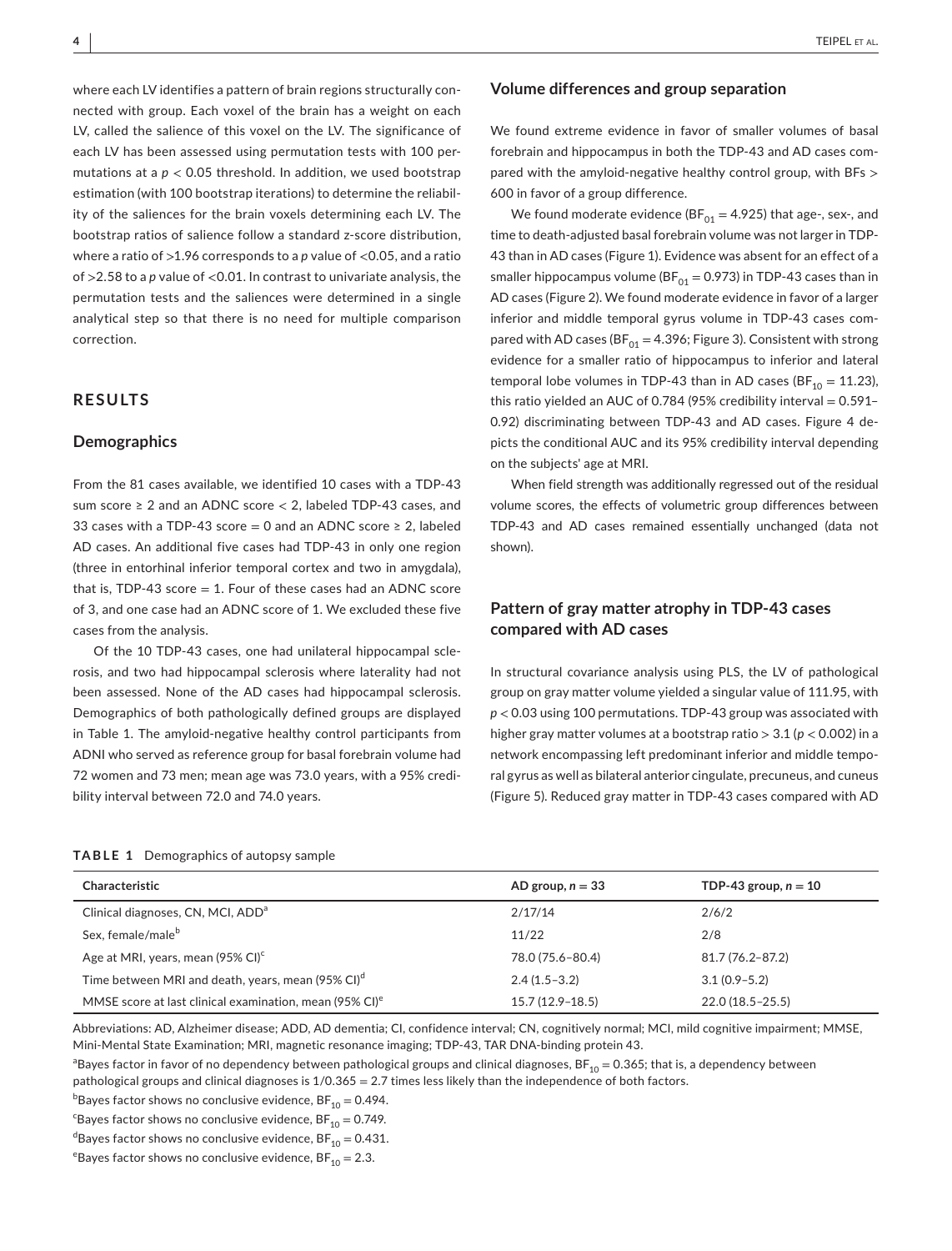

**FIGURE 1** Basal forebrain volume in TAR DNA-binding protein 43 (TDP-43) versus Alzheimer disease (AD) cases. The probability wheel on top contrasts the posterior probabilities for the data under the assumption of presence  $(H_1)$  or absence  $(H_0)$  of an effect of TDP-43 versus AD. The scatterplot on the bottom demonstrates the internal coherence of Bayesian hypothesis testing; each individual participant contributes to the updating of the prior distribution, and the subsequent inference based on the posterior distribution (shown on the right-hand y-axis). The evidence for  $H_{0}$ , that is, basal forebrain volume not smaller in AD cases than in TDP-43, starts to become moderate, that is, Bayes factor (BF)  $>$  3, with number of cases sequentially included into the analysis being 21 and higher. After the inclusion of 21 cases, the moderate evidence level for the absence of an effect remains stable

cases was only visible at a bootstrap ratio of −1.96 (*p* = 0.05), with spatially very restricted involvement of precentral and postcentral gyri and hippocampus.

## **DISCUSSION**

Here, we studied antemortem brain volume differences between autopsy cases with relatively pure limbic TDP-43 pathology and those with relatively pure AD pathology, with a focus on the volume of the cholinergic basal forebrain. We found extreme evidence that basal forebrain volume was reduced in both the TDP-43 and the AD cases compared with amyloid-negative healthy controls, and moderate evidence that the basal forebrain volume in TDP-43 cases was at least as much atrophied as in AD cases, suggesting involvement of this brain area not only in AD but also in limbic TDP-43 pathology. If confirmed in subsequent studies, these data would suggest that limbic TDP-43 pathology may also be accompanied by a cholinergic deficit. The evidence is currently restricted to MRI-based basal forebrain volume as a structural surrogate marker of cholinergic degeneration [18], so our results cannot confirm a cholinergic deficit in limbic TDP-43 cases but rather warrant further investigation of cholinergic involvement in limbic TDP-43 pathology.



**FIGURE 2** Bilateral hippocampus volume in TAR DNA-binding protein 43 (TDP-43) versus Alzheimer disease (AD) cases. Probability wheel (for details, see legend of Figure 1) and sequential plot of the Bayes factor (BF) for the data under the assumption of presence  $(H_1)$  or absence  $(H_0)$  of an effect of more atrophied hippocampus volume in TDP-43 cases compared with AD cases are shown. The sequential plot shows that the evidence is inconclusive across all numbers of cases included, with the BF between 1/3 and 3

Hippocampus atrophy is well established in cases with AD pathology and concomitant TDP-43 pathology [2,19], even when controlling for the degree of tangle and neuritic plaque pathology [20]. Our data replicate these findings in relatively pure limbic TDP-43 cases. Our data, however, showed inconclusive evidence for more pronounced hippocampus atrophy in pure limbic TDP-43 cases compared with pure AD cases. This observation is supported by the data-driven partial least square analysis, which showed only spatially very restricted effects of atrophy in hippocampus in TDP-43 versus AD cases. Of note, the number of cases is relatively small, so that larger samples will be required for confirmation.

In contrast, we found moderate level evidence that the basal forebrain volume was not more preserved in limbic TDP-43 cases than in AD cases. Evidence from frontotemporal lobar degeneration (FTLD) cases, including a subset of pathologically confirmed cases, suggested atrophy of the basal forebrain based on antemortem MRI scans in FTLD with tau pathology cases, and to a lesser degree also in frontotemporal dementia with TDP-43 pathology cases compared with controls [21]. The clinical phenotypes of limbic TDP-43 and FTLD-TDP-43 differ, but both still may belong to a continuum between AD pathology and TDP-43 pathology. Interestingly, TDP-43-positive inclusions in basal forebrain neurons were found in a subset of 11 of 33 patients who died with amyotrophic lateral sclerosis even in the absence of a clinical FTLD phenotype [22]. Atrophy of the basal forebrain in TDP-43 cases does not necessarily imply that TDP-43 pathology involves the basal forebrain directly, but it could also result from degeneration of medial temporal lobe and cortical target areas of cholinergic projections. Several studies, however, also found TDP-43 pathology in the basal forebrain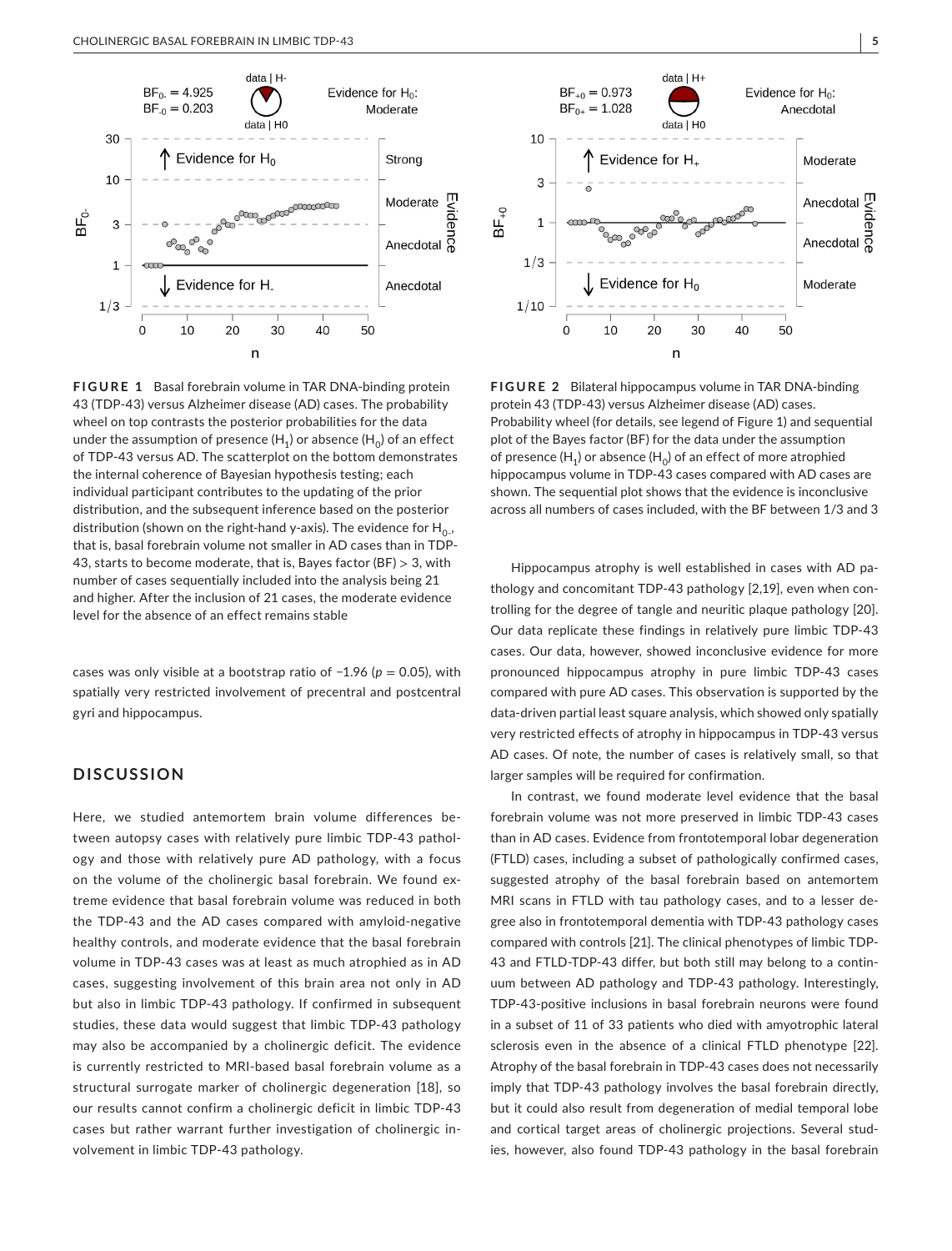

**FIGURE 3** Bilateral inferior and middle temporal gyrus volume in TAR DNA-binding protein 43 (TDP-43) versus Alzheimer disease (AD) cases. Probability wheel (for details, see legend of Figure 1) and sequential plot of the Bayes factor (BF) for the data under the assumption of presence  $(H_1)$  or absence  $(H_0)$  of an effect of less atrophied lateral temporal lobe volume in TDP-43 cases compared with AD cases are shown. The sequential plot shows that a moderate level of evidence for  $H_1$  is reached and holds after about 25 cases have been included

as a possible downstream event from different primary pathologies, including cortical pathology of massive infarct or hemorrhage [23], chronic traumatic encephalopathy [24], and hippocampal sclerosis [25]. These studies may point to a propensity of the basal forebrain as a target site for TDP-43 pathology under different primary pathologies. In conclusion, our data agree with the notion that the cholinergic basal forebrain is atrophied in limbic TDP-43 pathology as well, either reflecting a direct involvement by TDP-43 pathology or resulting from primary involvement of target regions. This finding would provide some rationale for future investigation of the clinical efficacy of cholinesterase inhibitors in people with a limbic TDP-43 signature even in the absence of AD pathology biomarkers.

Previous evidence from FDG-PET studies suggests that the ratio of reduced hippocampus metabolism to preserved lateral temporal lobe metabolism may be useful to discriminate TDP-43 cases from cases with pure AD [8]. Here, we studied whether the ratio of MRIbased volumes of bilateral hippocampus to lateral temporal lobe may be a useful proxy for this metabolic signature. Our region of interest and complementary data driven partial least square regression analysis showed moderate evidence for a relative preservation of the lateral temporal lobe gray matter volume and subsequently strong evidence for a more reduced hippocampus to lateral temporal lobe volume ratio in TDP-43 with AD cases. Consistently, ROC analysis revealed a moderate accuracy of group separation, with an AUC of 0.78. This is similar to a recent study finding that the ratio of inferior-to-medial temporal gray matter volume could distinguish between TDP-43-positive and TDP-43-negative autopsy cases with AD pathology, with an AUC of 0.74 [19]. This level of accuracy would not be sufficient to make a diagnosis in individual cases but



**FIGURE 4** Area under the receiver operating characteristic (ROC) curve (AUC) for bilateral hippocampus to inferior and middle temporal gyrus ratio conditional on the subjects' age. Dotted lines indicate the 95% credibility interval for the AUC. AGEMRI, age at magnetic resonance imaging in years

could be useful to identify those amyloid-negative cases with an amnestic dementia syndrome for which a more detailed diagnosis by FDG-PET is warranted. With the advent of CSF markers of TDP-43 pathology currently under development [26], in the future, the MRI signature may be useful to identify those patients who should undergo lumbar puncture as a possibly more specific marker than FDG-PET. Not surprisingly, the conditional ROC analysis showed that the accuracy of group separation greatly increased with age, so that a relevant degree of accuracy was only reached at and above an age of 75 years. This is consistent with the observation that limbic TDP-43 pathology is more frequent in greater age [3] so that a limbic TDP-43-like MRI signature may not be able to discriminate the only very few young TDP-43 cases from their AD age peers. Based on larger datasets, novel approaches from machine learning may still be able to derive a relevant group separation even with very few index cases in the young age group by using oversampling methods [27]. However, the current number of cases was much too small to apply such approaches.

We need to consider several limitations of this study. First, the number of cases was small. We used Bayesian analysis, which allowed us to monitor the level of evidence sequentially as the number of cases was increased. Thus, the results for basal forebrain and lateral temporal lobe volumes appeared to be robust, as evidence converged at a moderate level of evidence even before the maximum number of available cases had been included. Similar to the basal forebrain, we found hippocampal volumes to be reduced in the TDP-43 and AD groups compared with controls. However, the evidence for hippocampus volumes being smaller in the TDP-43 group compared to the AD group remained inconclusive, requiring future study in larger samples. Obviously, the small number of cases renders our group separation analysis a first indication of the possible usefulness of the MRI signature, but larger samples are needed to establish its usefulness. The temporal delay between the last MRI scan and death varied greatly between cases. We do not anticipate, however, that this would result in a large bias, as significant AD pathology or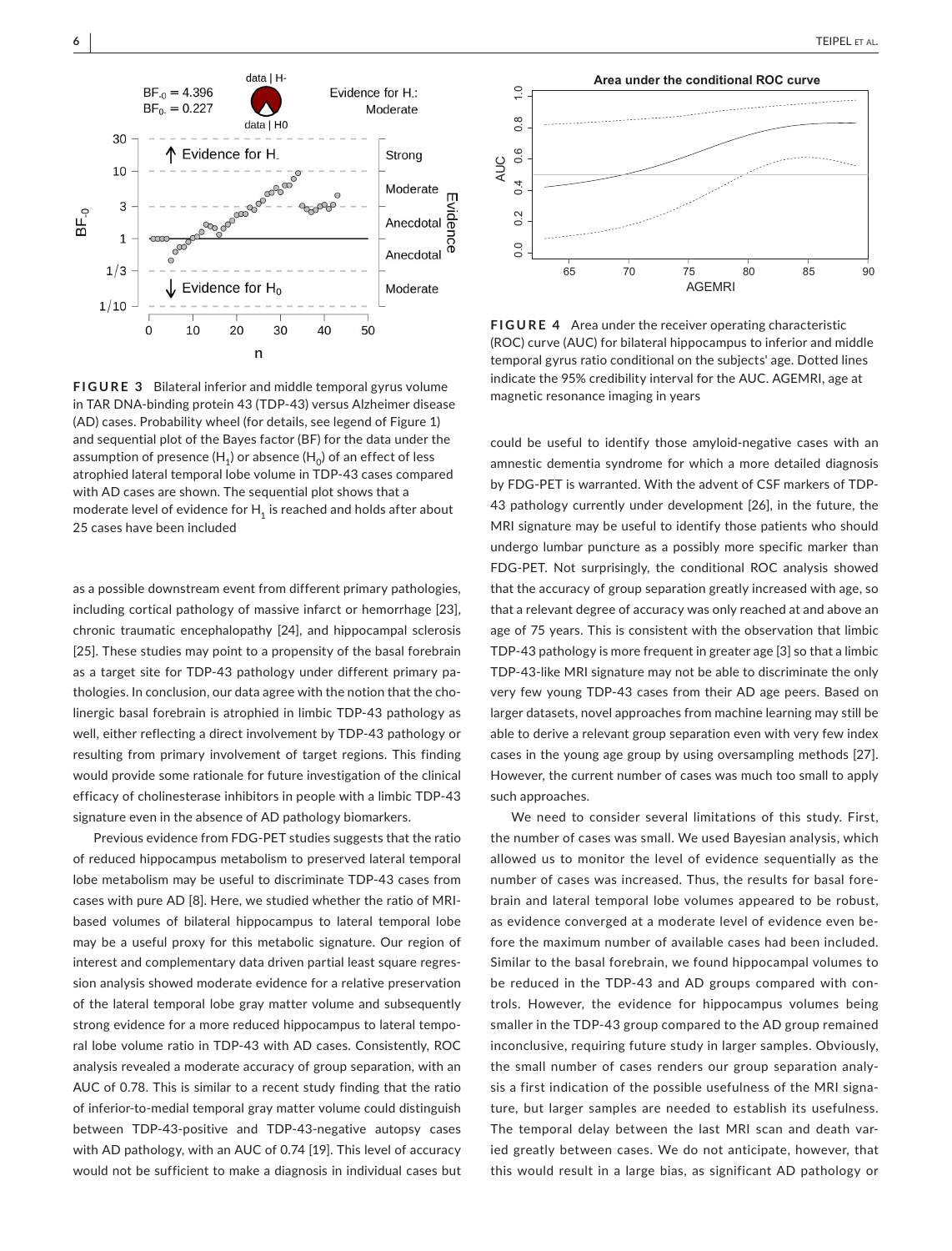

**FIGURE 5** Association of pathological group with cortical gray matter as determined using partial least square analysis. Latent variablerepresenting brain regions where cortical gray matter volume was higher in TAR DNA-binding protein 43 than in Alzheimer disease cases (at a bootstrap ratio >3.1) are projected on a magnetic resonance imaging scan in Montreal Neurological Institute (MNI) standard space. Axial sections go from MNI coordinate  $z = -40$  to  $z = 80$ . Upper numbers indicate the level of the axial section according to the MNI space z coordinate. Colored voxels represent a significant bootstrap ratio of *p* < 0.002. Right of image is right of brain (viewed from superior)

TDP-43 pathology can be expected to have been absent already at the time of antemortem examination, if it was also absent later, at the time of autopsy.

In summary, we found evidence for an at least similar degree of atrophy of the basal forebrain in limbic TDP-43 cases without relevant AD pathology as in relatively pure AD pathology. These data suggest that a clinical trial of the efficacy of cholinesterase inhibitors may be justified in amyloid-negative cases with amnestic dementia and an imaging signature of TDP-43 pathology. Our data provide further indication that an MRI signature of relatively reduced hippocampus volume with preserved lateral temporal lobe volume may be a useful proxy for a more invasive and costly assessment of the metabolic signature on FDG-PET. Given the small number of cases and the indirect structural imaging approach, we want to point out again that our findings should not be interpreted as confirmatory but that they justify future testing of the hypothesis of a cholinergic deficit in limbic TDP-43. Finally, our data show the ability of Bayesian analysis to provide quantitative evidence for either the presence or absence of an effect given the data, which is more informative than just accepting or rejecting the null hypothesis of no effect based on classical *p*-values [28].

## **ACKNOWLEDGMENTS**

Data collection and sharing for this project were funded by the ADNI (National Institutes of Health grant U01 AG024904) and Department of Defense (DOD) ADNI (DOD award number W81XWH-12-2-0012). ADNI is funded by the National Institute on Aging and the National Institute of Biomedical Imaging and Bioengineering, and through generous contributions from the following: Alzheimer's Association, Alzheimer's Drug Discovery Foundation, Araclon Biotech, BioClinica, Biogen Idec, Bristol-Myers Squibb, Eisai, Elan Pharmaceuticals, Eli Lilly and Company, EuroImmun, F. Hoffmann-La Roche and its affiliated company Genentech, Fujirebio, GE Healthcare, IXICO, Janssen

Alzheimer Immunotherapy Research & Development, Johnson & Johnson Pharmaceutical Research & Development, Medpace, Merck & Co, Meso Scale Diagnostics, NeuroRx Research, Neurotrack Technologies, Novartis Pharmaceuticals Corporation, Pfizer, Piramal Imaging, Servier, Synarc, and Takeda Pharmaceutical Company. The Canadian Institutes of Health Research is providing funds to support ADNI clinical sites in Canada. Private sector contributions are facilitated by the Foundation for the National Institutes of Health ([www.fnih.org](http://www.fnih.org)). The grantee organization is the Northern California Institute for Research and Education, and the study is coordinated by the Alzheimer's Disease Cooperative Study at the University of California, San Diego. ADNI data are disseminated by the Laboratory for Neuro Imaging at the University of Southern California. The work was supported by a grant to S.J.T. within the CureDem funding of the Federal Ministry of Research (grant number 01KX2130). M.J.G. is supported by the Miguel Servet program (CP19/00031) and a research grant (PI20/00613) of the Carlos III Health Institute– European Regional Development Fund. Open Access funding enabled and organized by Projekt DEAL.

#### **CONFLICT OF INTEREST**

S.J.T. has participated on scientific advisory boards for Roche Pharma, Biogen, Grifols, Eisai, and MSD, and has received lecture fees from Roche and MSD. M.J.G. declares no conflicts of interest.

#### **AUTHOR CONTRIBUTIONS**

**Stefan J. Teipel:** Conceptualization (equal), data curation (lead), formal analysis (lead), investigation (lead), methodology (lead), resources (equal), software (lead), supervision (lead), writing–original draft (lead). **Michel J. Grothe:** Conceptualization (equal), data curation (supporting), formal analysis (supporting), methodology (equal), writing–review & editing (supporting).